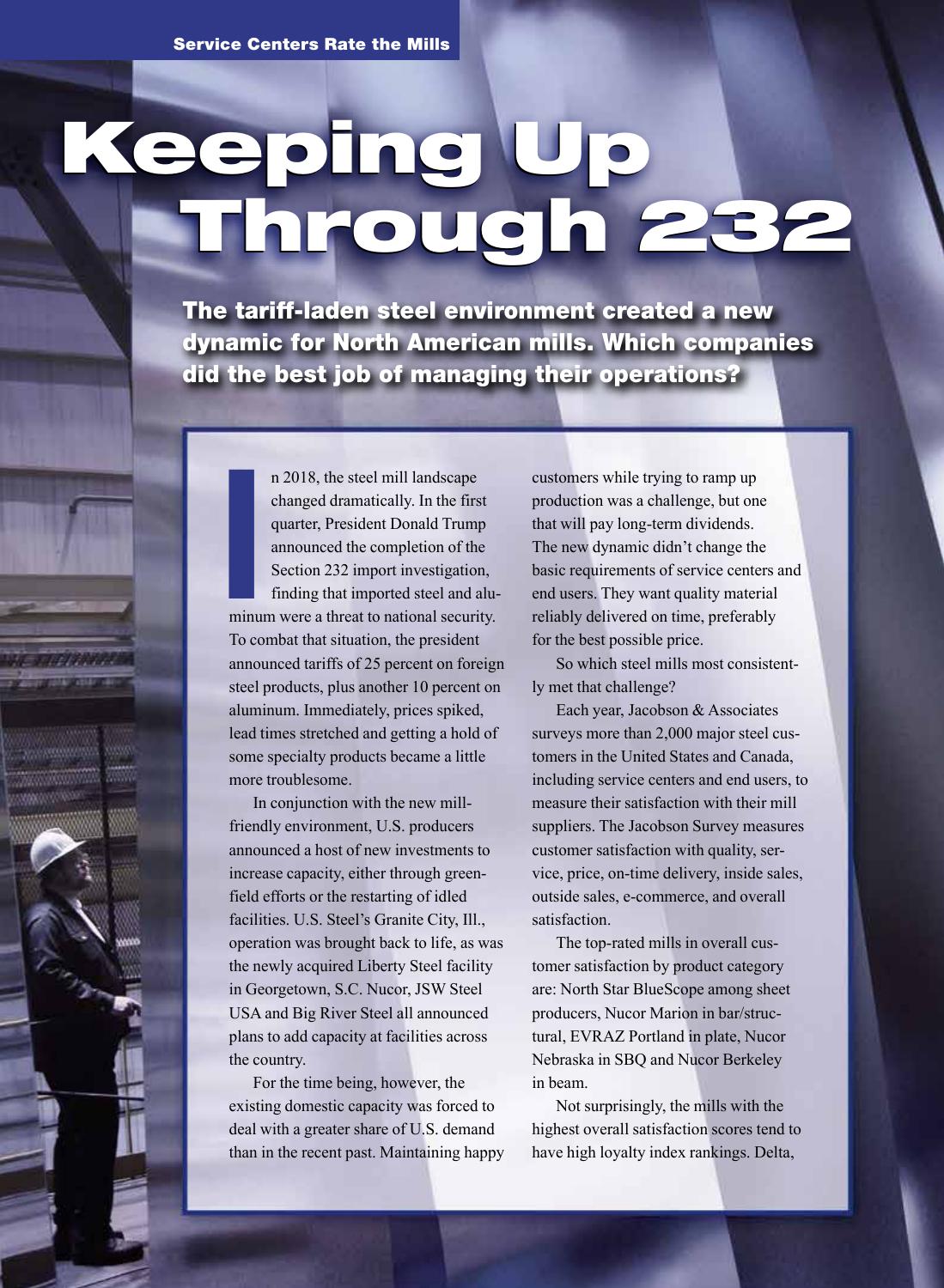# What You Said .

# Customer Comments on What Makes Best the Best

#### Sheet Producer

# North Star BlueScope

Morth Star BlueScope is a great mill with excellent product, great on-time delivery, and they are very helpful when we need something quickly.

Morth Star BlueScope is an excellent supplier. It is easy to conduct business with them. NSB's product is good and their gauge control may be the best. NSB needs to work on better computer/information flexibility.

Morth Star BlueScope knows their strengths and dominates the market in the areas they are strong. NSB is a very wellmanaged company with excellent light gauge capabilities.

Morth Star BlueScope is a very reliable supplier. Their inside reps are my best reps.

Morth Star BlueScope is a great partner. They have the best gauge consistency in the industry, top-notch quality.

North Star BlueScope is our major supplier. Their strengths are flexibility, consistency and being customer oriented.

Morth Star BlueScope is an excellent mill. They have great product knowledge and 'customer needs' knowledge. Their quality is the best I have seen, by far. NSB has a very helpful group of people that are easy to deal with in all areas of business.

North Star BlueScope is responsive. They need to expand on capacity and product offerings. NSB makes the most consistent and best product

#### Plate Producer

# EVRAZ Portland

 $\blacksquare$  EVRAZ Portland is stepping up. We have a great relationship, and they are willing to listen.

 $\blacksquare$  EVRAZ Oregon is a quality supplier with a very good range of thicknesses and grades of plate produced.

**EVRAZ Portland, Oregon consistently** ships on time, and they have great customer service.

**EVRAZ Portland is our major supplier.** They are a great company. EVRAZ Portland is not as good since tariffs, but they are handling it better than everyone else.

**EVRAZ Portland has great customer ser**vice and a great sales team, but they can be overpriced compared to domestic suppliers.

#### Bar/Structurals Producer

## Nucor Marion

Nucor Marion is good to deal with. They are very polite, and we have had no issues with their product quality. They may have missed delivery dates once or twice.

Nucor Marion is our major supplier. They are dependable, a reliable company but at times their schedule gets extended out.

Nucor Marion is a true partner. Sometimes, Nucor Marion lags on price competitiveness. Their delivery was great but got worse with tariffs.

Nucor Steel Marion is dependably willing to get you what you need. Their weakness is roll schedules.

 $\blacksquare$  Nucor Marion is our major supplier. They are a mill that you can rely on. Nucor Marion has good people that care. We are always aware of what is happening in the market.

#### SBQ Producer

# Nucor Nebraska SBQ

Nucor Nebraska is cooperative. They help out a lot. Nucor Nebraska gets things done with a solid organization front to back. They just need to lower the price.

Nucor Nebraska is our major supplier. Their strengths are quality and engineering, while their weakness is rolling schedule turnover.

 $\blacksquare$  Nucor is our major supplier. They are responsive. Nucor's strength would be the process to improve delivery by maintaining a firm long-term schedule. It was a struggle at first but has led to a great improvement as far as delivery.

 $\blacksquare$  Nucor Nebraska has a great inside sales staff and they are a reliable teammate.

**The Sheet Producer Bar/Structurals Producer**<br> **North Star BlueScope Mucor Marion**<br>
North Star BlueScope is a great mill with Nucor Marion and *Marion* M.C. The Jacobson Survey has<br>
North Star BlueScope is a great mill wit *Jacobson & Associates, Greensboro, N.C. The Jacobson Survey has been measuring steel customer satisfaction for the past 25 years. He can be reached at (847) 735-7250 or via email at jej@jacobsonsteel.com.*

> $\blacksquare$  Nucor Nebraska is a consistent supplier with good quality products.

Nucor Nebraska is consistent. Their strength is on-time delivery performance while their weakness is their limited grades melted.

#### Beam Producer

# Nucor Berkeley Beams

Nucor Berkeley is a pleasure to deal with. They are on time with rolling material for the most part. Nucor Berkeley's shipping (availability of trucks) seems to be an issue but the mill will work with you to get material shipped when asked to prioritize loads.

Nucor Berkeley is customer friendly. They have decent floor stock and good roll cycles, but their weakness is the narrow range of product.

Nucor Berkeley Beams is professional. Their strength is roll cycles, while their weakness is that they run out of inventory quickly.

 $\blacksquare$  Nucor Berkeley Beams is a steady supplier. They have a good inside and outside sales staff that is proactive to customer needs; provide predictable and on-time short rolling cycle.

Nucor Berkeley is an outstanding supplier. They have prompt, courteous, accurate inside sales reps; attentive outside sales reps; good billing accuracy; and a very good product range.

# Top Suppliers

Top-rated mills in overall customer satisfaction by product category

| <b>Sheet Producer</b>                                                          | <b>North Star BlueScope</b> |
|--------------------------------------------------------------------------------|-----------------------------|
| <b>Plate Producer</b>                                                          | <b>EVRAZ Portland</b>       |
| <b>Bar/Structurals</b>                                                         | <b>Nucor Marion</b>         |
| <b>SBQ Producer</b>                                                            | <b>Nucor Nebraska</b>       |
| <b>Beams</b>                                                                   | <b>Nucor Berkeley</b>       |
| Source: Jacobson & Associates. Data is for the 12 months ending Sept. 30, 2018 |                             |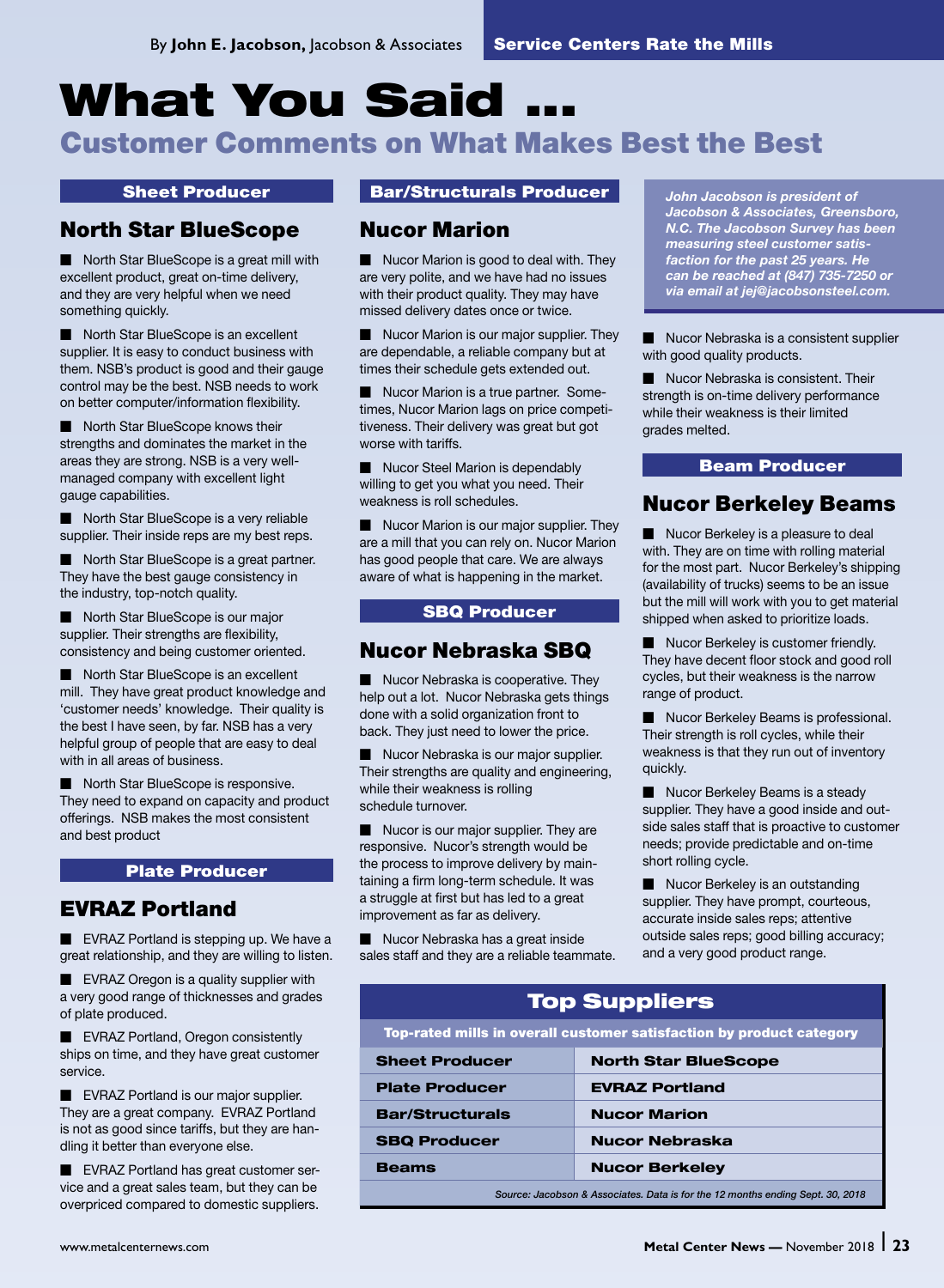Ohio-based North Star BlueScope and EVRAZ Portland were also first in customer loyalty in their product categories, while SDI topped the beam list, Gerdau Sayreville led in bar/structurals and Gerdau Midlothian was first among SBQ producers.

The customer satisfaction rankings, broken down into views from service centers and end users, offers an interesting contrast. In each product category the distributors and end-user customers differed on the top-performing mill. Service center customer gave the highest overall customer satisfaction rankings to North Star BlueScope,

SSAB Plate, Nucor Berkeley, CMC Texas, and Nucor Nebraska. End-Use Customers gave the highest overall customer satisfaction rankings to SDI Butler, EVRAZ Portland, SDI Structurals, Nucor Marion, and Gerdau Special – Fort Smith

Since Jacobson & Associates has been tracking service center and end user attitudes for decades, it can also see which mills enjoy the biggest gains in support from one year to the next. The most improved suppliers in 2018 were Nucor Berkeley among sheet producers, Gerdau Charlotte in bars/structural, Gerdau Special – Jackson in SBQ,

# Most Improved Suppliers

#### Most Improved Suppliers in Overall Customer Satisfaction by Product Category

#### Sheet Producers

- 1. Nucor Berkeley
- 2. AM/NS Calvert
- 3. SDI Butler

Gerdau Cartersville in beams and Algoma in plate. n

- 4. USS Great Lakes
- 5. Algoma
- 6. Nucor Decatur
- 7. NLMK Indiana
- 8. Nucor Crawfordsville
- 9. North Star BlueScope
- 10. ArcelorMittal Dofasco

#### Plate Producers

1. Algoma Plate 2. EVRAZ Portland

#### Bar/Structural Producers

- 1. Gerdau Charlotte
- 2. Gerdau Sayreville
- 3. Nucor Nebraska
- 4. Gerdau Knoxville
- 5. Vinton Steel
- 6. CMC Arizona
- 7. Gerdau Etiwanda

#### SBQ Producers

- 1. Gerdau Special Jackson
- 2. Timken
- 3. Nucor Nebraska

#### Beam Producers

- 1. Gerdau Cartersville
- 2. SDI Structurals

*The most improved mills are those with the highest percentage increase in overall customer satisfaction scores for the 12 months ending Sept. 30, 2018. Companies are listed in order from highest to lowest in percentage improvement.*

# Loyalty Index Ranking

#### Highest Ranked Mills in Customer Loyalty by Product Category

#### Sheet Producers

- 1. North Star BlueScope
- 2. CSI
- 3. NLMK Indiana
- 4. Big River Steel
- 5. Nucor Crawfordsville
- 6. Nucor Gallatin
- 7. NLMK PA
- 8. SDI Butler
- 9. The Techs
- 10. ArcelorMittal Dofasco

#### Plate Producers

- 1. EVRAZ Portland
- 2. Algoma Plate
- 3. Nucor Hertford
- 4. Nucor Tuscaloosa

#### SBQ Producers

- 1. Gerdau Midlothian SBQ
- 2. SDI Engineered Bar
- 3. Alton Steel
- 4. Nucor Nebraska SBQ
- 5. Timken

*Companies rated the best in customer loyalty are listed in order from the highest ranked in each product category.*

*Source: Jacobson & Associates. Data is for the 12 months ending Sept. 30, 2018.*

#### Bar/Structurals Producers

- 1. Gerdau Sayreville
- 2. Nucor Nebraska
- 3. Nucor Marion
- 4. EVRAZ Pueblo Rebar
- 5. Nucor Jackson
- 6. SDI Roanoke Bar
- 7. Gerdau Etiwanda
- 8. CMC Texas
- 9. Nucor Auburn
- 10. CMC Alabama

#### Beam Producers

- 1. SDI Structurals
- 2. Nucor Berkeley
- 3. Nucor Yamato